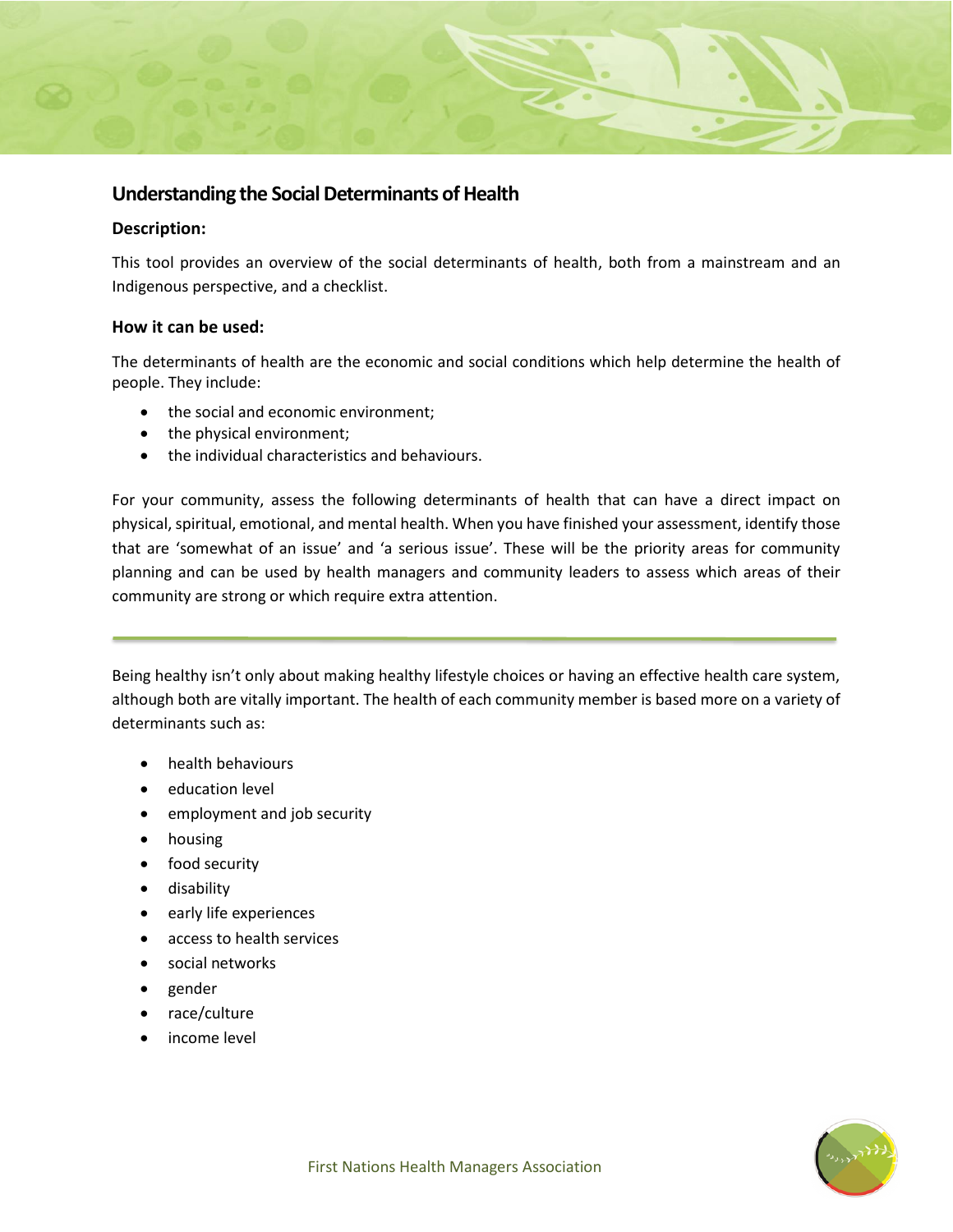

The National Collaborating Centre on Aboriginal Health presented the determinants of health through an Indigenous lens, using three categories.

- 1. Distal those factors representing broad societal or historical constructs, frameworks, or experiences. For example, colonization, racism, social inclusion or exclusion, self-determination.
- 2. Intermediate those factors representing social structures such as health systems, education systems, community and social infrastructures, and environmental stewardship.
- 3. Proximal those factors that represent an individual's behaviours, decisions, and environment. Examples would be health behaviours such as smoking, employment, education, social networks, and the physical environment.



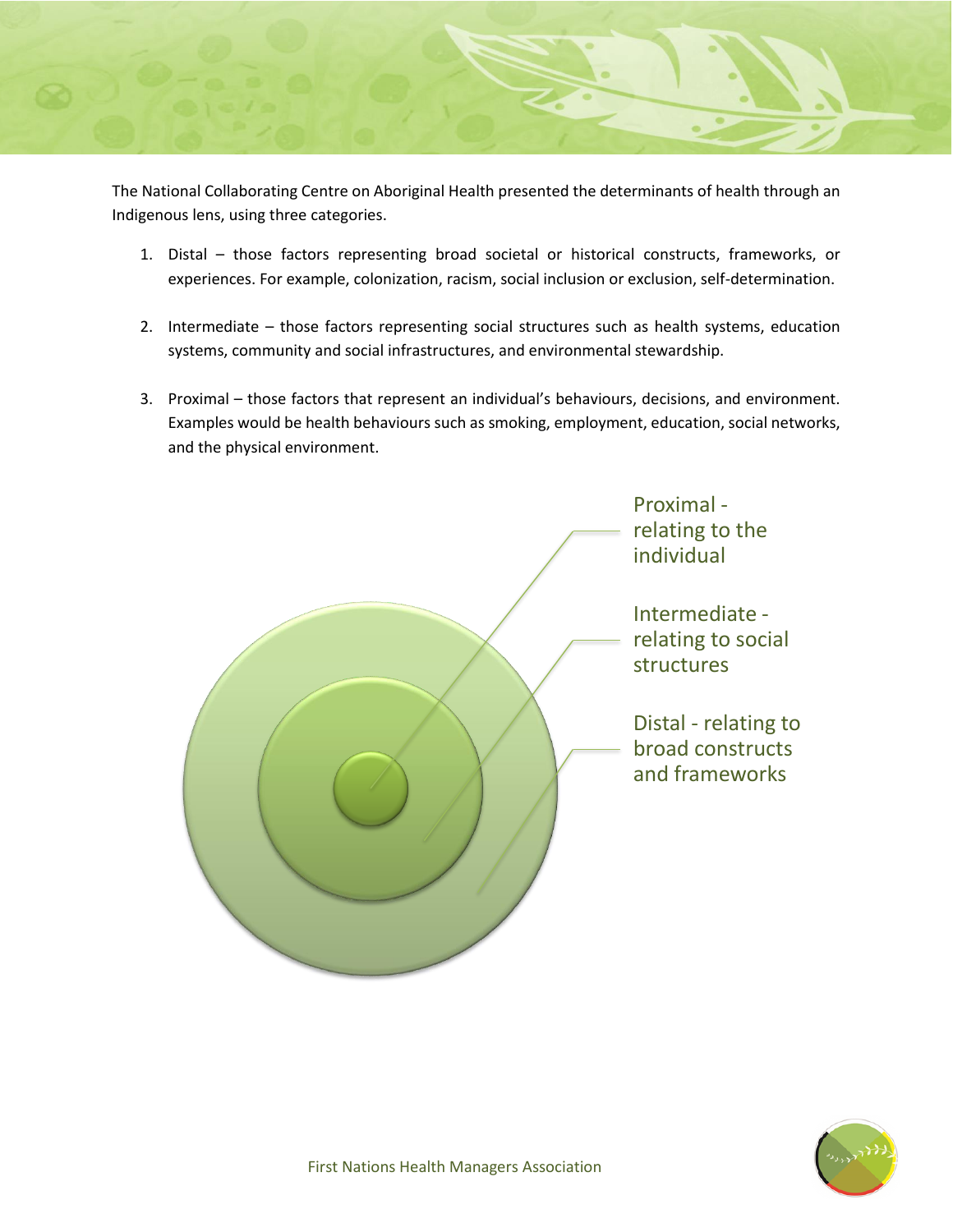|                                                        | <b>Not an issue</b><br>in our<br>community | <b>Somewhat of</b><br>an issue in<br>our<br>community | <b>A</b> serious<br>issue in our<br>community |
|--------------------------------------------------------|--------------------------------------------|-------------------------------------------------------|-----------------------------------------------|
| <b>Health Behaviours</b>                               |                                            |                                                       |                                               |
| Abuse of alcohol                                       |                                            |                                                       |                                               |
| Abuse of drugs                                         |                                            |                                                       |                                               |
| <b>Excessive smoking</b>                               |                                            |                                                       |                                               |
| Adequate pre-natal care                                |                                            |                                                       |                                               |
| Access to adequate exercise facilities                 |                                            |                                                       |                                               |
| <b>Physical Environments</b>                           |                                            |                                                       |                                               |
| Sufficient housing (enough for the community)          |                                            |                                                       |                                               |
| Good quality housing (or are there significant issues  |                                            |                                                       |                                               |
| such as mould?)                                        |                                            |                                                       |                                               |
| Access to safe water in homes                          |                                            |                                                       |                                               |
| Sanitation and waste management are sufficient         |                                            |                                                       |                                               |
| <b>Employment and Income</b>                           |                                            |                                                       |                                               |
| Access to meaningful employment                        |                                            |                                                       |                                               |
| The majority of employable community members are       |                                            |                                                       |                                               |
| employed                                               |                                            |                                                       |                                               |
| Average incomes are close to regional norms            |                                            |                                                       |                                               |
| <b>Education</b>                                       |                                            |                                                       |                                               |
| Students are completing high school                    |                                            |                                                       |                                               |
| Community members are pursuing post-secondary          |                                            |                                                       |                                               |
| education                                              |                                            |                                                       |                                               |
| <b>Food Security</b>                                   |                                            |                                                       |                                               |
| Community has access to affordable healthy foods       |                                            |                                                       |                                               |
| Community members source traditional foods             |                                            |                                                       |                                               |
| through hunting/fishing/trapping                       |                                            |                                                       |                                               |
| <b>Health System</b>                                   |                                            |                                                       |                                               |
| Sufficient access to health services (e.g., physician, |                                            |                                                       |                                               |
| nurses, dental, mental health, physical therapist)     |                                            |                                                       |                                               |
| Reasonable access to acute care facility               |                                            |                                                       |                                               |
| <b>Community Infrastructure</b>                        |                                            |                                                       |                                               |
| Community programs are available and provide           |                                            |                                                       |                                               |
| sufficient opportunities for growth                    |                                            |                                                       |                                               |
| Community members have access to community             |                                            |                                                       |                                               |
| programs                                               |                                            |                                                       |                                               |
| Economic development is a community priority           |                                            |                                                       |                                               |
| <b>Environment</b>                                     |                                            |                                                       |                                               |
| Community has ties to the land                         |                                            |                                                       |                                               |
| Environmental contamination<br>is close to our         |                                            |                                                       |                                               |
| community (e.g., mercury in water, etc.)               |                                            |                                                       |                                               |